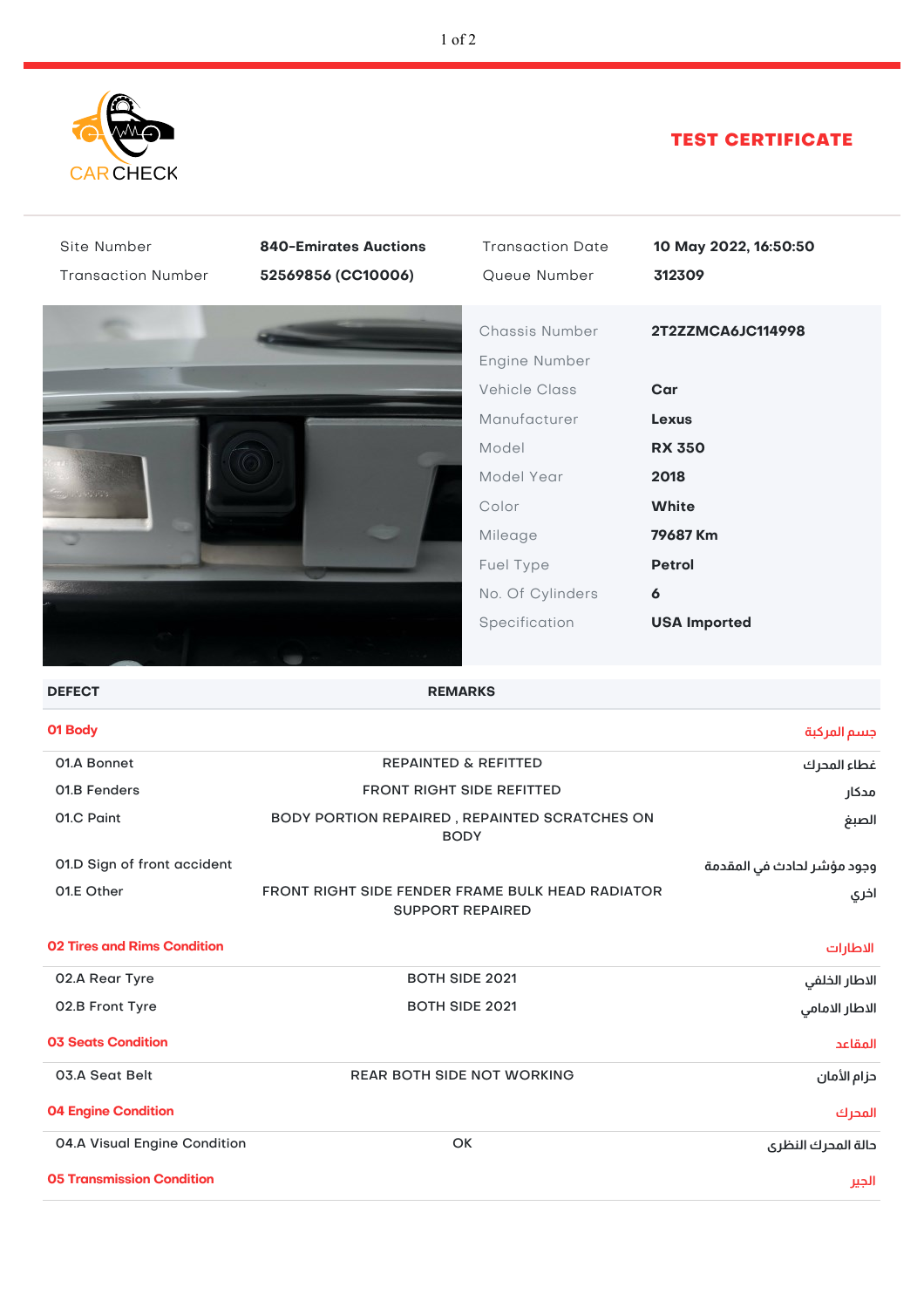|                                   | $2$ of $2$                                           |                   |
|-----------------------------------|------------------------------------------------------|-------------------|
| <b>DEFECT</b>                     | <b>REMARKS</b>                                       |                   |
| 05.A Road Test                    | <b>NOT CHECH</b>                                     | فحص علي الطريق    |
| 05.B Visual Gear Box<br>Condition | <b>OK</b>                                            | دالة الجير النظرى |
| <b>06 Interior Condition</b>      |                                                      | الحاله الداخليه   |
| 06.A Air Bag                      | <b>REAR BOTH SIDE FRONT RIGHT SIDE DAMAGED</b>       | وسائد هوائية      |
| 06.B AC Condition                 | OK                                                   | المكيف            |
| 06.C Sun Visor                    | <b>RIGHT SIDE LOOSE</b>                              | داجب الشمس        |
| <b>07 Chassis Condition</b>       |                                                      | الشاصي            |
| 07.A Chassis                      | <b>FRONT RIGHT SIDE CHASSIS END INNER MINOR DENT</b> | الشاسيه           |

- شهادة الفحص سارية وتظهر حالة المركبة وقت الفحص فقط، ولا تضمن كار تشيك حالة المركبة بمجرد خروجها من محطة الفحص، ويعتبر الفحص فى هذه الحالة غير ساري.
- كار تشيك غير مسؤولة عن العيوب الخفية في المركبة، كما لا تضمن بموجب هذه الشهادة صلاحية المركبة للتسجيل من عدمه.
- The inspection report is valid and shows the vehicle's condition at the time of the inspection only. Car Check doesn't guarantee the vehicle's condition as soon as it leaves the inspection station, and from then on, the inspection is considered invalid.
- Car Check is not responsible for hidden defects of the vehicle, and according to this certificate, Car Check does not guarantee the vehicle's fitness for registration.